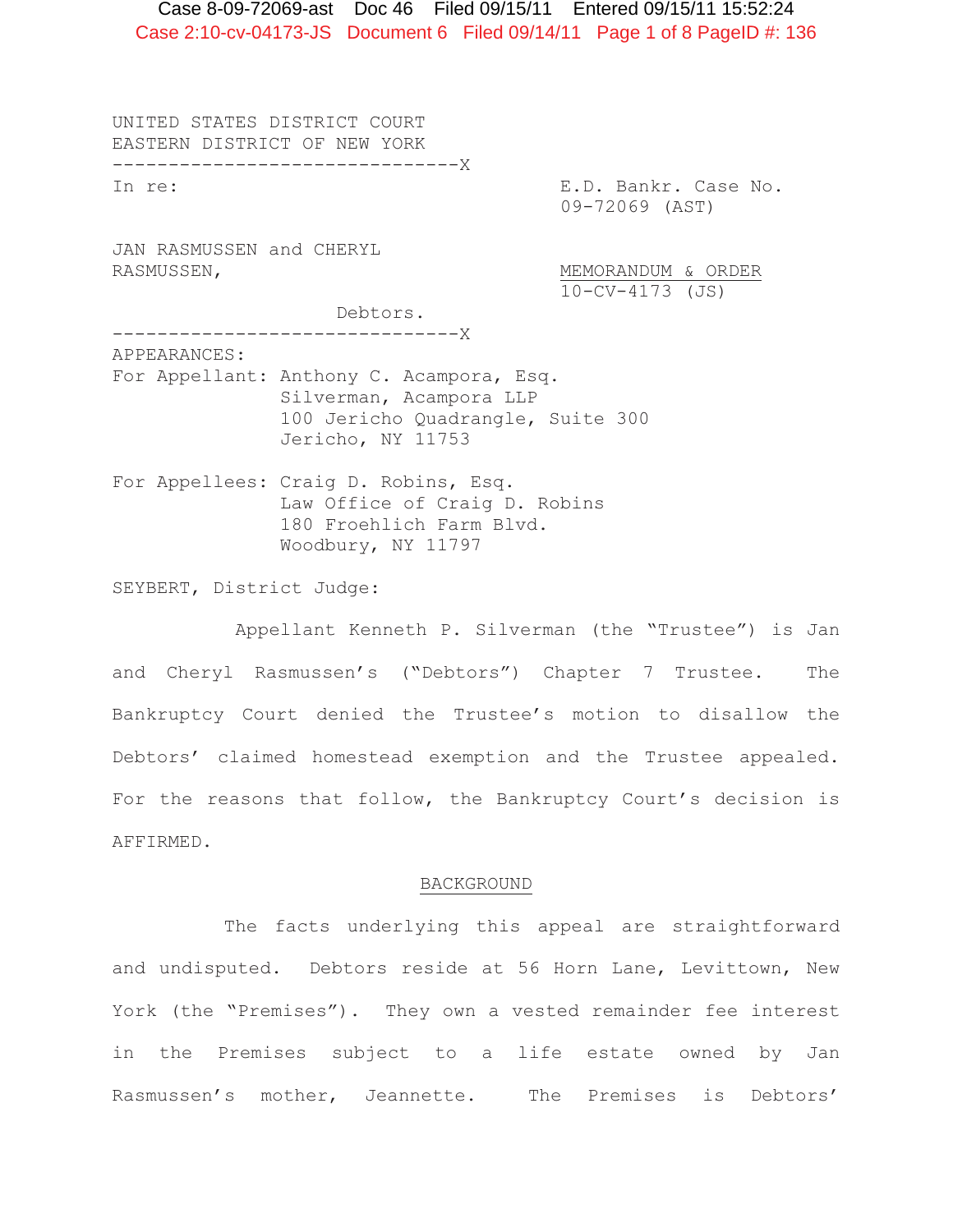# Case 2:10-cv-04173-JS Document 6 Filed 09/14/11 Page 2 of 8 PageID #: 137 Case 8-09-72069-ast Doc 46 Filed 09/15/11 Entered 09/15/11 15:52:24

principal residence; they reside there with Jeannette and pay her \$600 monthly rent.

 Debtors filed for Chapter 7 relief on March 27, 2009. Their remainder interest in the Premises is their only asset. Debtors claimed a homestead exemption for the Premises, and the Trustee objected.

 In an opinion by United States Bankruptcy Judge Alan S. Trust, the Bankruptcy Court ruled that Debtors could claim their remainder interest as a homestead. (Bankruptcy Order dated July 20, 2010 (the "Bankruptcy Order").) The Bankruptcy Court reasoned that Debtors' remainder interest in the Premises qualified for the exemption because New York's homestead exemption statute, New York Civil Practice Law and Rules Section 5206 ("Section 5206"), does not specify which types of ownership interests are exemptible. Inasmuch as a future interest in real property is descendible, devisable, and alienable to the same degree as estates in possession, the Bankruptcy Court concluded, Debtors' interest is an ownership interest and therefore exemptible. In the Bankruptcy Court's view, this outcome was particularly apt in light of a court's duty to construe the homestead statute in Debtors' favor to effectuate its purpose. (See Bankruptcy Order at 6.)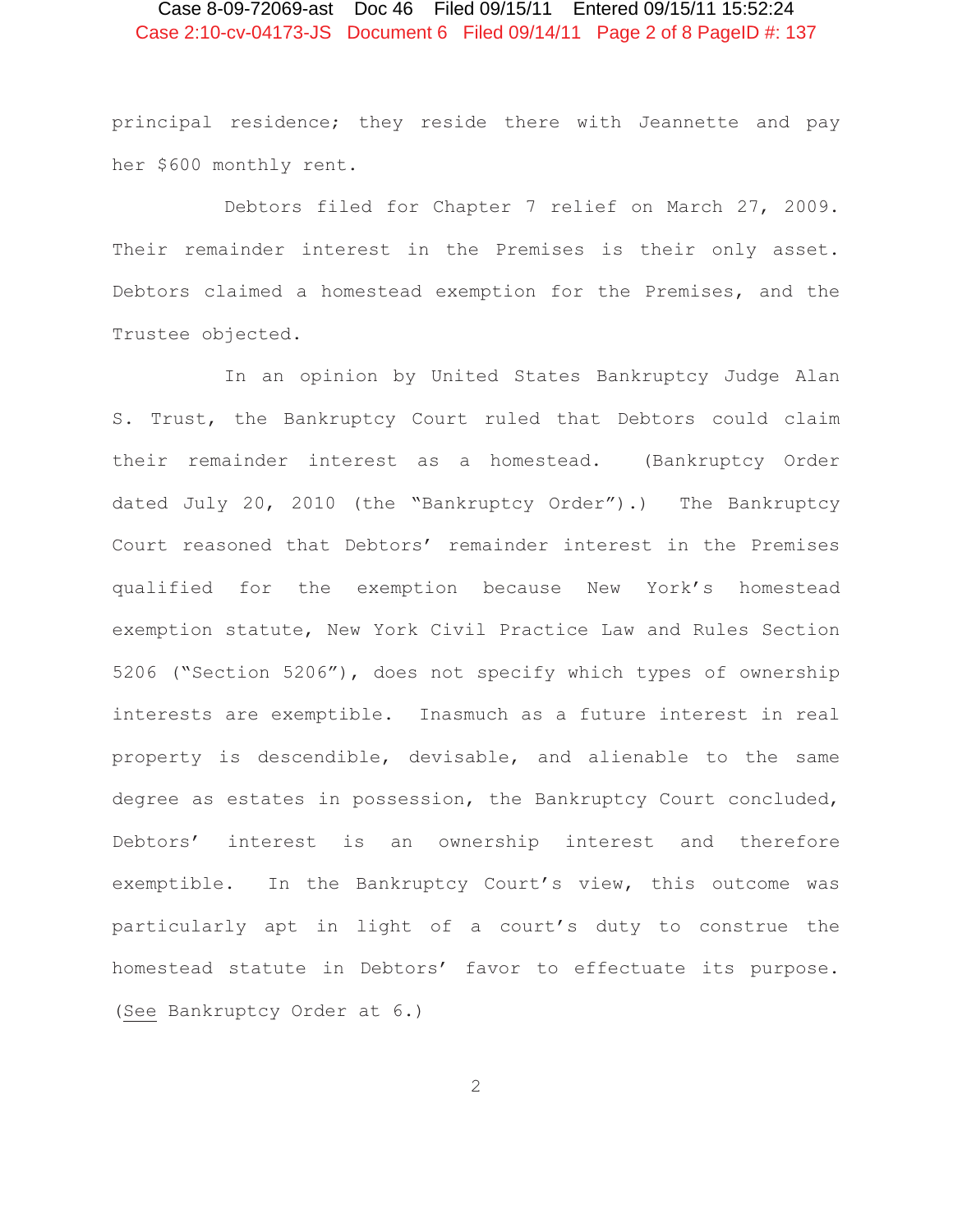#### DISCUSSION

 The issue in this appeal is whether vested remaindermen who occupy real property as their principal residence and pay rent to the life tenant with whom they share a home may claim the real property as a homestead exemption under Section 5206. The Bankruptcy Court, in a case of first impression, concluded in a thoughtful and well-reasoned decision that they may. For the reasons that follow, the Bankruptcy Court's decision is AFFIRMED.

#### I. Standard of Review

 The Court reviews a Bankruptcy Court's conclusion of law de novo. See, e.g., In re Jackson, 593 F.3d 171, 176 (2d Cir. 2010).

#### II. Debtors may Exempt the Premises

 New York's homestead exemption statute, which applies in this case because New York has "opted out" of the exemptions listed in the federal Bankruptcy Code, see 11 U.S.C. § 522(b); N.Y. D.C.L. § 284; see also, e.g., In re Martinez, 392 B.R. 530, 531 (Bankr. E.D.N.Y. 2008), provides in pertinent part:

> (a) Exemption of homestead. Property of one of the following types, not exceeding one hundred fifty thousand dollars for the counties of Kings, Queens, New York, Bronx, Richmond, Nassau, Suffolk, Rockland, Westchester and Putnam; one hundred twenty-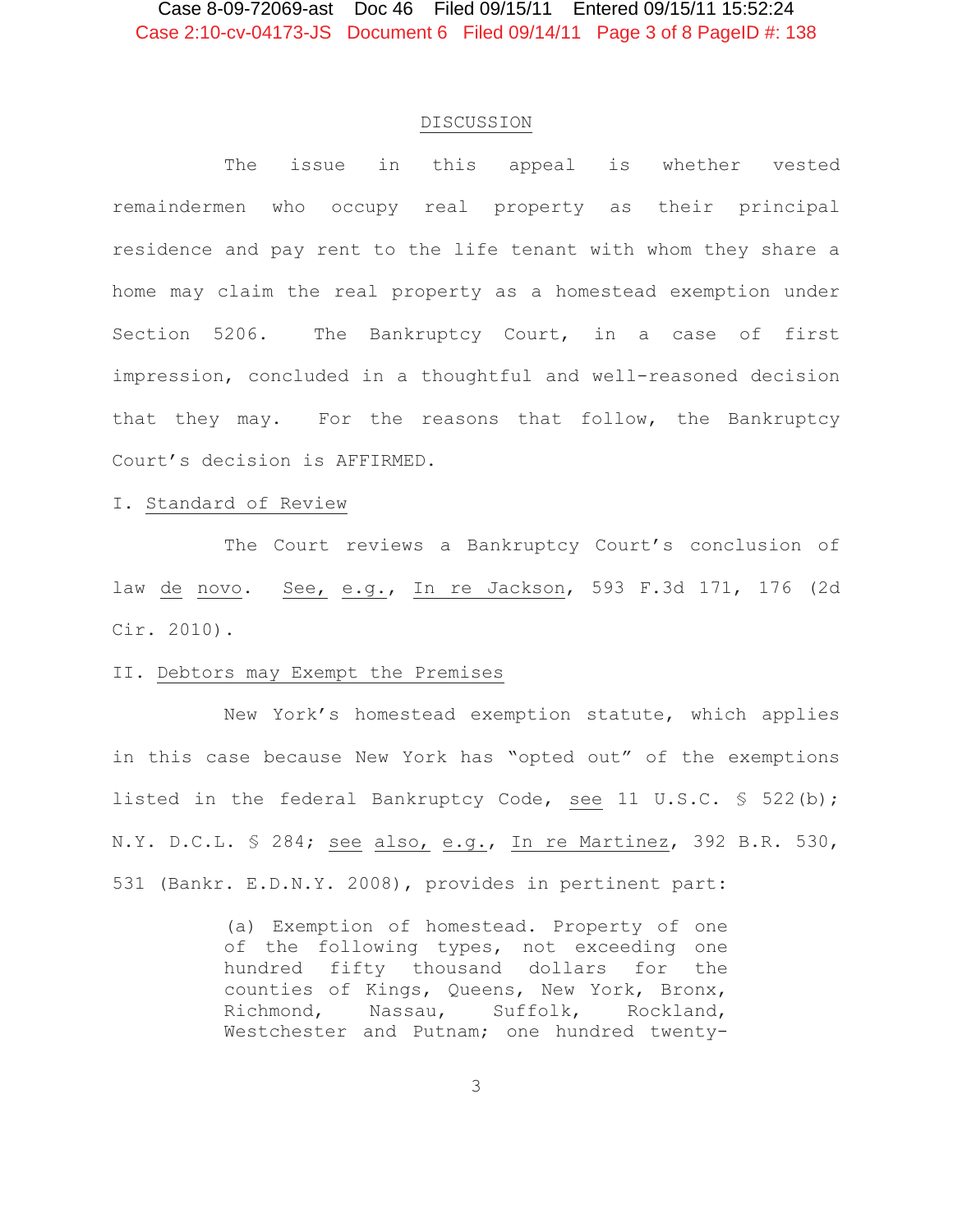five thousand dollars for the counties of Dutchess, Albany, Columbia, Orange, Saratoga and Ulster; and seventy-five thousand dollars for the remaining counties of the state in value above liens and encumbrances, owned and occupied as a principal residence, is exempt from application to the satisfaction of a money judgment, unless the judgment was recovered wholly for the purchase price thereof:

1. a lot of land with a dwelling thereon . . . .

N.Y. C.P.L.R. § 5206(a) (emphasis added). It is undisputed that Debtors occupy the Premises as their principal residence. The only issue, then, is whether Debtors "own" the Premises within the meaning of this provision. The Court concludes that they do.

 In interpreting a statute, the Court begins with the statute's words. See Skubel v. Fuoroli, 113 F.3d 330, 335 (2d Cir. 1997) ("In interpreting a statute, we begin with the text of the statute and apply the ordinary, contemporary, common meaning of the words used.") (internal quotations marks omitted). Nothing in Section 5206 specifies what type of ownership interest is required to exempt a particular piece of real property, and "ownership" is not defined in New York's statutes. In re Martinez, 392 B.R. at 531-32. The Trustee argues that a debtor must have an ownership interest that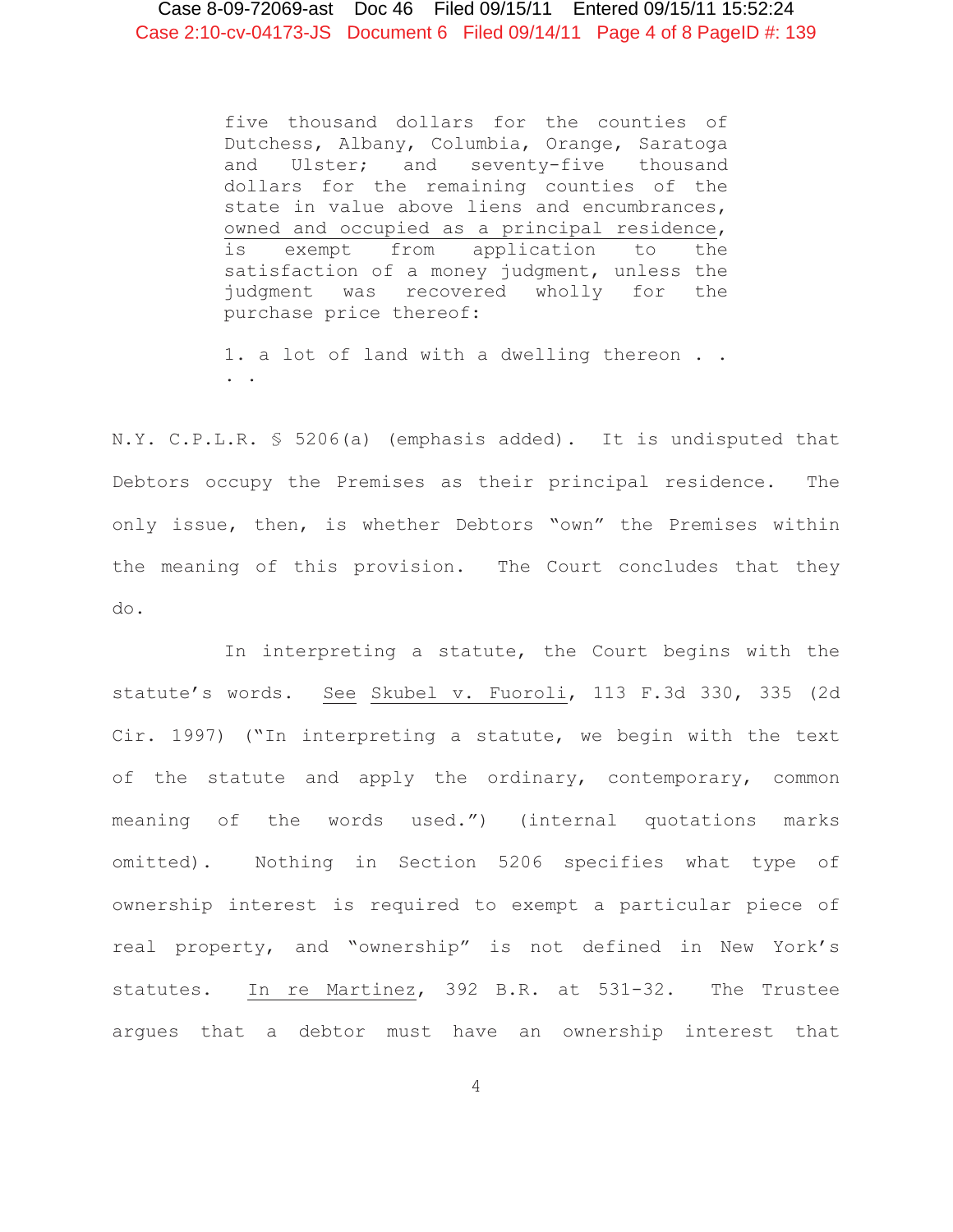# Case 2:10-cv-04173-JS Document 6 Filed 09/14/11 Page 5 of 8 PageID #: 140 Case 8-09-72069-ast Doc 46 Filed 09/15/11 Entered 09/15/11 15:52:24

conveys a present right of possession (Trustee Br. at 7), but such a requirement is not apparent from the face of the statute and he can point to no authority suggesting that the Court read one in.<sup>1</sup>

 As the Bankruptcy Court noted, a future interest is an ownership interest. Like estates in possession, future interests are descendible, alienable, and devisable. N.Y. E.P.T.L. § 6-5.1; see also In re Kreiss, 72 B.R. 933, 939 (Bankr. E.D.N.Y. 1987). In this case, although Debtors' ownership interest is not possessory, they occupy the Premises as their principal residence. Debtors, therefore, have satisfied both the "own" and "occupy" requirements of Section 5206.

 The Trustee lodges two further protests: first, that this reading contravenes Section 5206's "clear and unequivocal provisions and intent"; and second, that this interpretation will have impermissible consequences--situations where two homesteads (the life tenant's and the remainderman's) exist

 $1$  In a footnote to his Reply, the Trustee claims that the Bankruptcy Court was incorrect in concluding that "neither exclusive possession nor exclusive ownership are, on the face of NYCPLR Section 5206(a), required to establish an exemptible interest." (Trustee Reply 2 n.2.) The Trustee is plainly wrong. Section 5206(a), by its terms, does not specify the circumstances of ownership or occupation required to claim a homestead exemption.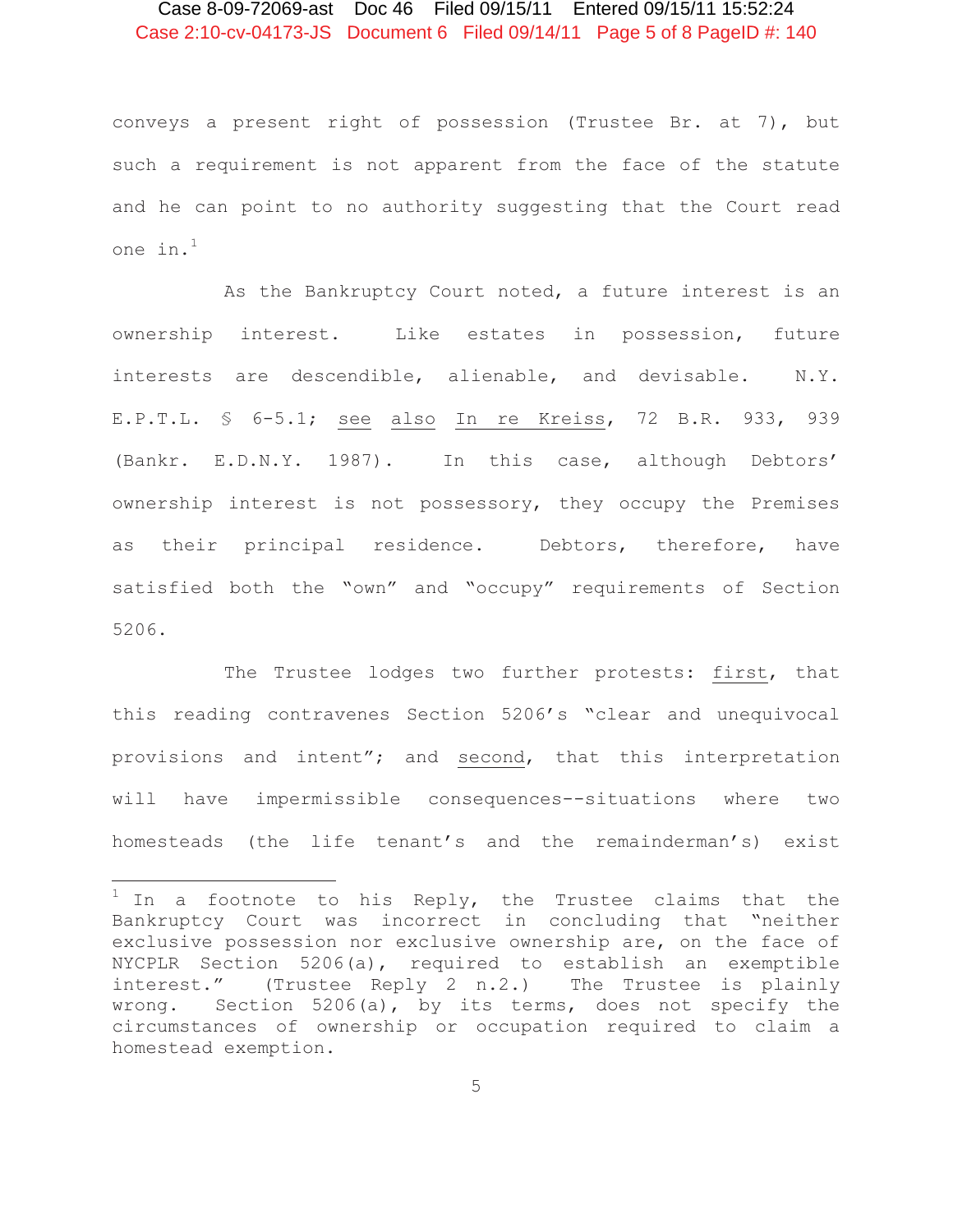# Case 2:10-cv-04173-JS Document 6 Filed 09/14/11 Page 6 of 8 PageID #: 141 Case 8-09-72069-ast Doc 46 Filed 09/15/11 Entered 09/15/11 15:52:24

simultaneously on the same property. The Trustee does not offer persuasive authority for either argument, and the Court rejects both. As to the first, the Trustee points to nothing suggesting that Section 5206's drafters "clearly and unequivocally" intended to exclude remaindermen from claiming a homestead exemption. The Court thinks the opposite is true; had New York's legislature intended to limit the homestead exemption to those holding a fee simple absolute interest, it could have made such a limitation explicit. As to the second, the Trustee has not offered a persuasive reason why two homesteads existing on the same property would be an absurd result that ought to constrain the Court's reading of an otherwise plain statutory text.

 As the Bankruptcy Court recognized, this case presents an issue of first impression in this Circuit and, absent any controlling authority to the contrary, the Court thinks it enough to say that Debtors satisfy Section 5206's "own and occupy" language by virtue of their vested future interest in the Premises and their occupying it as their principal residence pursuant to an oral lease. This reading of the statute is appropriate both from its plain text and in light of the principle, also noted by the Bankruptcy Court, that New York's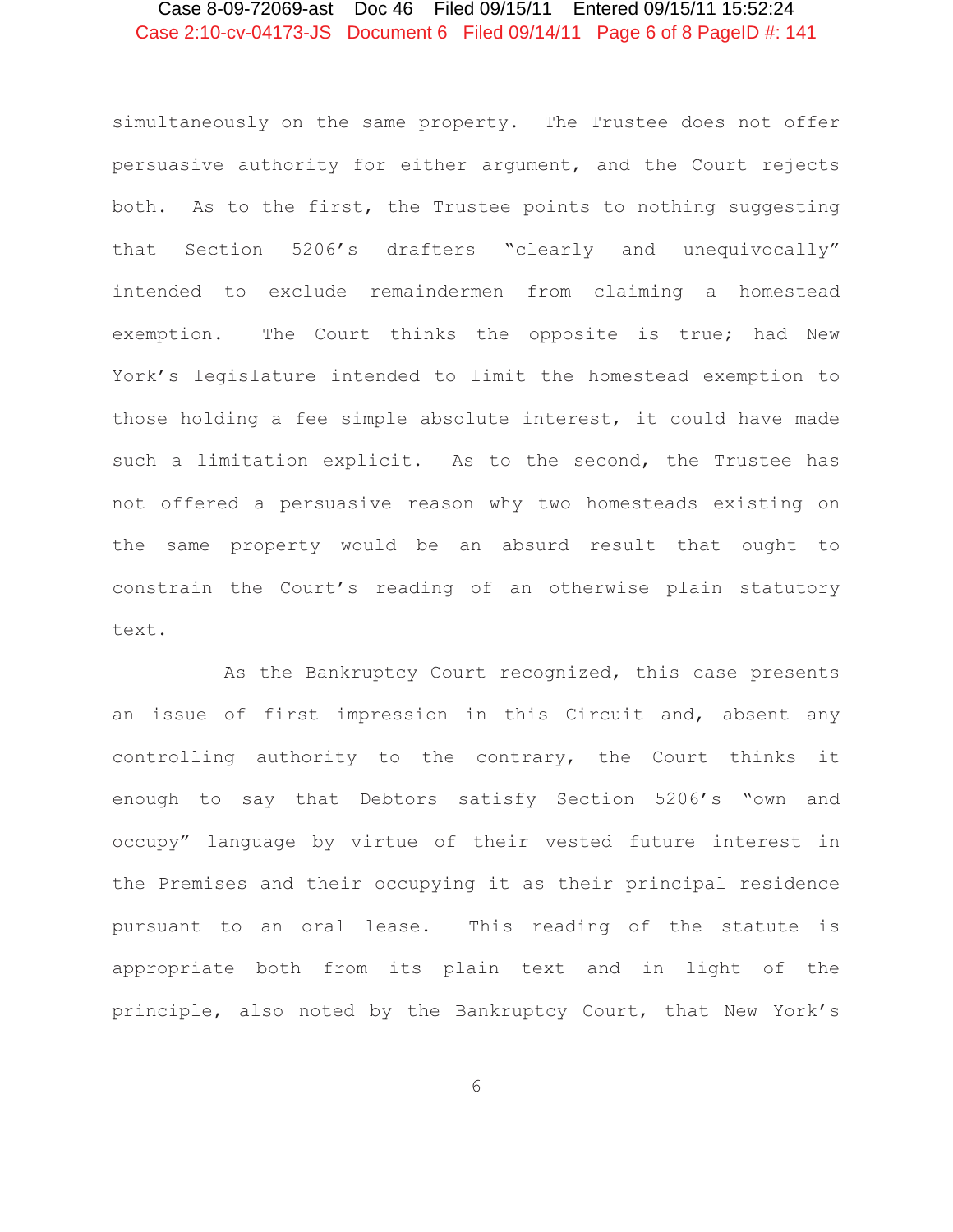# Case 2:10-cv-04173-JS Document 6 Filed 09/14/11 Page 7 of 8 PageID #: 142 Case 8-09-72069-ast Doc 46 Filed 09/15/11 Entered 09/15/11 15:52:24

homestead exemption must be construed liberally in Debtors' favor to effectuate the statute's beneficial purpose. Cmt. to N.Y. STAT. § 291 ("[E]xemption laws, though in derogation of the common law, are to be liberally construed in favor of the beneficiary in order to carry out their apparent beneficent purpose."); see also In re Grucza, 413 B.R. 96, 97 (Bankr. W.D.N.Y. 2009); In re Moulterie, 398 B.R. 501, 504 (Bankr. E.D.N.Y. 2008).

 The Court reaches this conclusion independent of the small body of caselaw interpreting other states' homestead provisions. Although many of these statutes are similar to New York's, the foreign authority is conflicting and ultimately unhelpful in understanding the words of Section 526. Compare In re Hildebrandt, 432 B.R. 852, 855 (Bankr. N.D. Fla. 2010) (under Florida law, debtor who lived with life tenant, the debtor's aunt, could exempt the property); In re Williams, 427 B.R. 541, 548 (Bankr. M.D. Fla. 2010) (under Florida law, debtor who lived with life tenant, the debtor's mother, could exempt property where the record evidenced debtor's family ties to, and personal and financial contributions to, the home); In re Kimble, 344 B.R. 546, 549 (Bankr. S.D. Ohio 2006) (remaindermen who lived with live tenant pursuant to an oral lease could exempt the